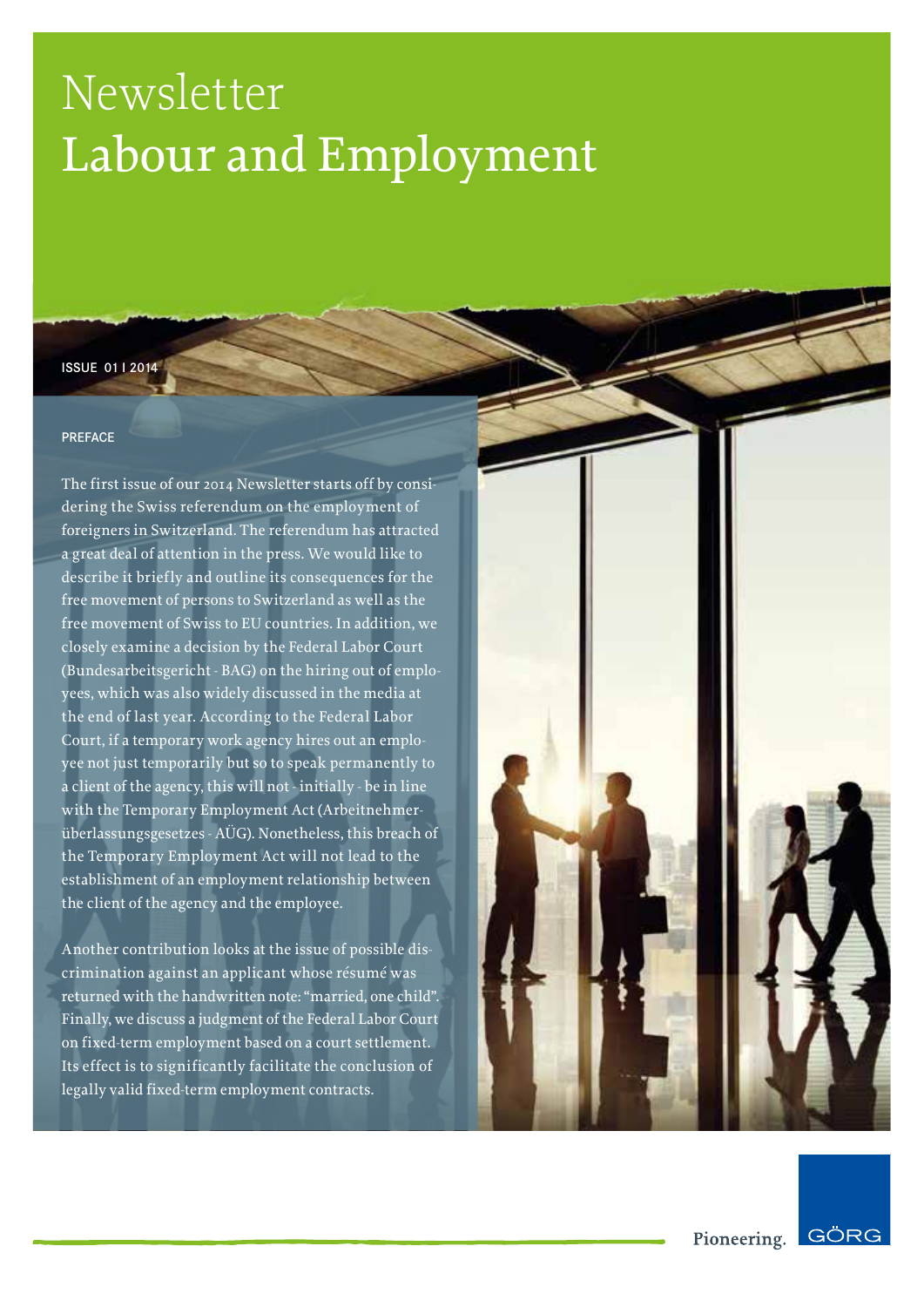## "Against mass immigration" Swiss Referendum Limits the Free Movement of Persons

In a much-discussed referendum in February of this year, the Swiss population decided to limit the influx of foreigners to Switzerland, thereby also excluding EU citizens. The referendum obliges the Swiss government to introduce annual immigration quotas within the next three years. It is currently unclear how the EU will react to the introduction of quotas of such kind.

## Background to the Referendum

The basis for the vote was the popular initiative "Against mass immigration", which was proposed by the conservative-nationalist Swiss People's Party (SVP) with the aim of limiting the numbers of immigrants to Switzerland. This included, among other things, a demand to renegotiate and restrict the terms of the free movement of persons agreed with the EU.

## Consequences of the Referendum

The existing free movement of workers between Switzerland and the EU is based on the Agreement on the Free Movement of Persons, which entered into force in 2002. Under the Agreement, the respective labor markets of the EU Member States and Switzerland are open to EU and Swiss citizens on a reciprocal basis. As a consequence, EU and Swiss employees and independent contractors may live and work in each other's respective sovereign territory. Since the Agreement on the Free Movement of Persons does not contain any limits on numbers, an unlimited number of EU citizens are permitted to work in Switzerland.



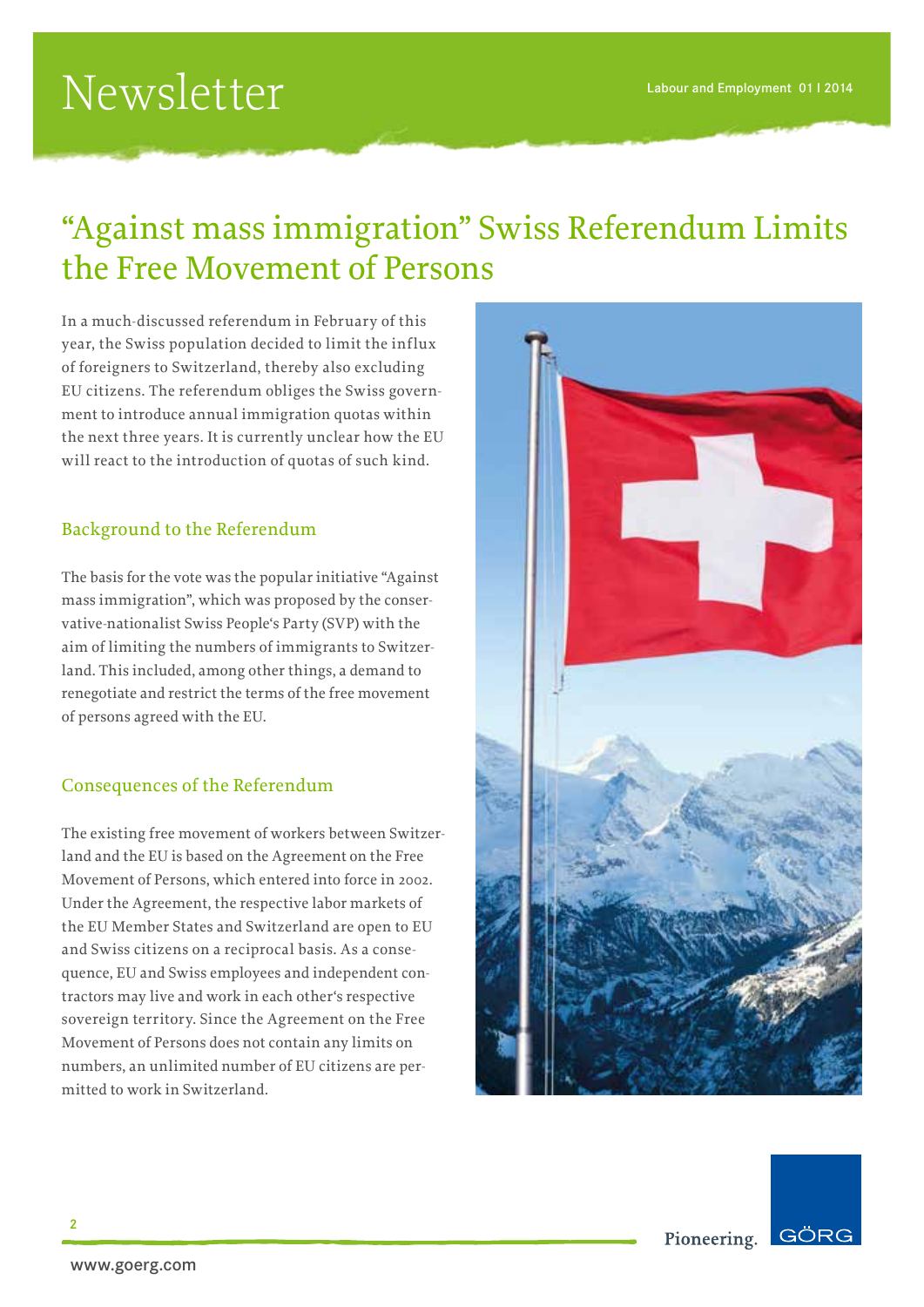The implementation of the referendum calling for the introduction of limits on the maximum number of EU citizens permitted to move to Switzerland will necessarily bring with it a violation of this Agreement. From the Swiss perspective, there is thus a need to renegotiate the Agreement on the Free Movement of Persons with the EU. There are, however, clear signals coming from Brussels that the EU is not prepared to enter into new negotiations. This means that Switzerland will have to weigh up whether it wishes to terminate the Agreement or violate it and thereby risk termination or suspension of the Agreement by the EU. A possible compromise solution is already being discussed. This would involve the EU accepting the introduction of large quotas by Switzerland which de facto did not limit the free movement of workers. If, however, it comes to the termination or suspension of the Agreement, the legality of employing Swiss citizens in Germany would come under scrutiny. In an extreme – however politically very unlikely – case, employing Swiss citizens in Germany would be illegal. It is currently impossible to predict what effect the referendum will ultimately have in practice on free movement and thus the employment of Swiss citizens in the EU and EU citizens in Switzerland. In any event, the results of the referendum constitute a severe test of the relationship between Switzerland and the EU.

### Free Movement within the EU

The free movement of workers is guaranteed between EU Member States, which is why citizens of Member States have free access to employment in the other Member States. Following the Eastern enlargements of the European Union in 2004, the Federal Republic of

Germany exercised its right to temporarily restrict access to its employment market for citizens of acceding countries. As a result, the right to complete freedom of movement for them first took effect in Germany on 1st May 2011, and in the case of Romanian and Bulgarian citizens, it did not take effect until 1 January 2014.

Dr. Frank Wilke

> If you want to learn more about the free movement of employees in Europe please click on the links for more information summarized by UK law firm [Gateley](http://talkinghrblog.gateleyuk.com/2014/04/16/posting-workers-abroad-key-issues-for-uk-employers-to-consider/) and French law firm [Lexcase](http://www.lexcase.com/en/publications/our-articles/employment-law/1358-posted-workers-and-social-dumping.html).

Pioneering. GÖRG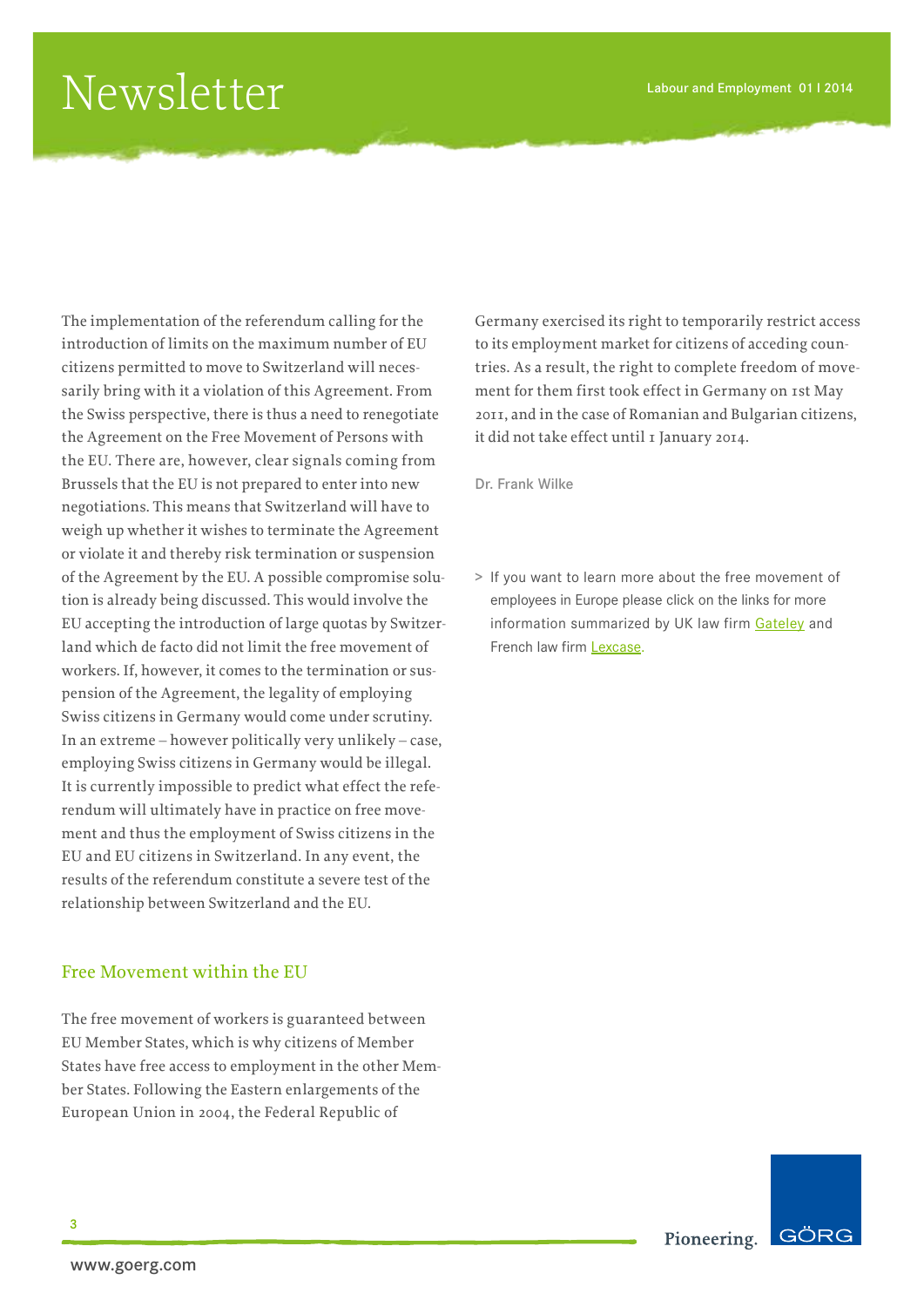# News regarding hiring of employees from temp agencies – Legal consequences of hiring temps on a permanent basis

#### **Headnote**

If an employer (temp agency) is authorized to hire out employees, no employment relationship results between the clients of the temp agency and the personnel provided by the agency – despite  $\S$   $I(I)$  sent. 2 of the Temporary Employment Act (Arbeitnehmerüberlassungsgesetz – AÜG) – even if such employment is not only temporary.

#### Facts

The defendant is the operator of several hospitals that use the services of such personnel. It outsources its services, e.g., IT services, to a wholly owned subsidiary. The plaintiff, an IT clerk, was employed by this subsidiary, which is authorized to hire out temporary employees. The plaintiff was assigned by the service company, i.e., the agency, to work for the hospital, i.e., the defendant and the agency's client, from 2008 to August 2012 without interruption.

This assignment was arranged for an indefinite period. The plaintiff was hired by the service company exclusively for the purposes of being assigned to the defendant on a permanent basis. The plaintiff's action is based on a change in the law in the year 2011 that made it illegal to hire out manpower on an other than temporary basis (§ 1(1) sent. 2 of the Temporary Employment Act). Relying on § 10(1) sent. 2 of the Temporary Employment Act, the plaintiff argued that this therefore meant that an employment relationship had been established with the defendant, i.e., the hospital, which was the client of the temp agency.

#### Decision

In its judgment of 10 December 2013 (9 AZR 51/13), the Federal Labor Court dismissed the IT worker's action, finding that no employment relationship had come into being between the plaintiff and the client of the temp agency. The court ruled that the plaintiff's employment relationship did not fall under § 10(1) sent. 1 of the Temporary Employment Act, arguing that this provision, according to which an employment relationship exists between the temporary employee, applies only if the previous employer, i.e., the temporary agency, is not authorized to hire out personnel. In the present case, however, the service company did have such authorization, and the court found that the agreement between the hospital and the service company was therefore not invalid under § 9 no. 1 of the Temporary Employment Act.

In its decision, the Federal Labor Court provided an exhaustive explanation of the fact that § 10(1) sent. 1 of the Temporary Employment Act also cannot be applied by analogy. The court reasoned that the legislature deliberately avoided inferring a constructive employment relationship in the case of employees hired out on a non-temporary basis. and that no unintentional legislative omission was involved here. As a result, the Federal Labor Court concluded, it was therefore also not possible to infer a constructive employment relationship not intended by the legislature, adding also that no other conclusion would suggest itself under European law. The court also pointed out that it would be constitutionally objectionable to allow another company, i.e., the client of the temp agency, to assume the role of employer with no legal basis. The court pointed out that such a change

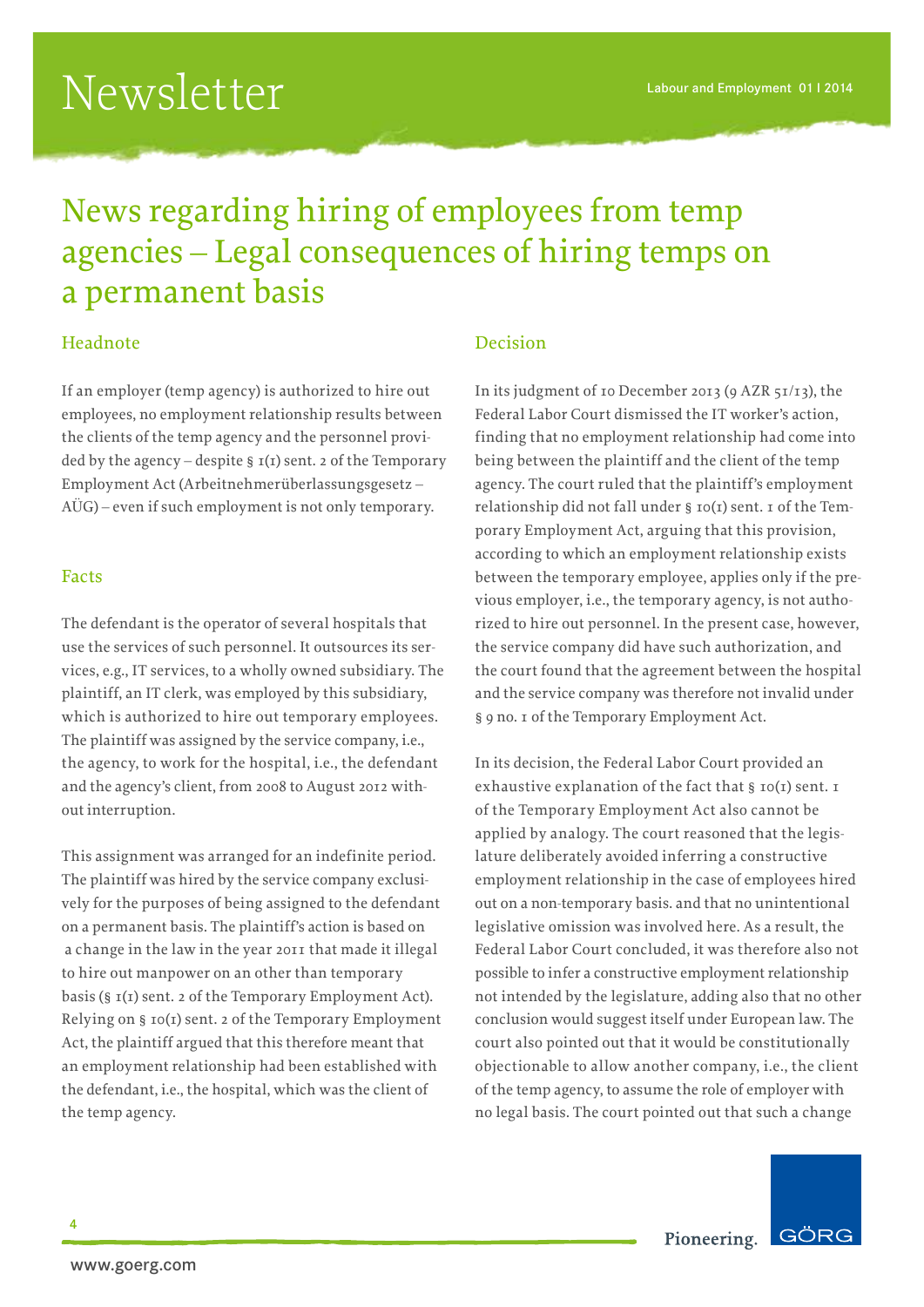of employers could also be disadvantageous for em ployees in many cases, and concluded that the IT clerk did not therefore have a new employer. Finally, it is, according to the court, up to the legislature to decide whether to adopt any sanctions for violation of  $\S I(I)$ sent. 2 of the Temporary Employment Act, and the courts cannot preempt this.

#### Comments

After the liberalization of legislation governing companies that hire out temporary employees, which occurred in connection with "Agenda 2010", it even became possible to hire out employees on a permanent basis, and somewhat less was heard from the courts on the subject of the hiring out employees. This changed in the fall of 2011 with what is referred to as the "lex Schlecker". According to the amended Temporary Employment Act, employees still may be hired out only on a temporary basis. Since then, it has also been illegal to engage personnel within corporations exclusively for the purposes of hiring them out. This "revolving door effect" had existed earlier – as also in the case described above – in the case of Schlecker. According to § 1(1) sent. 2 of the Temporary Employment Act, it is now, as it was up to the year 2002, again necessary to ensure that it is agreed from the very beginning that employment is temporary.

It does indeed follow from the law and the judgment discussed above that it is at least not possible to infer a constructive employment relationship between an employee and a company to which that employee is hired out by an agency if the agency is in possession of the required official authorization. This obviously encour-

aging judgment should, however, not tempt companies to blindly use the services of employees hired out by agencies on a permanent basis, for the Federal Labor Court has already referred to the consequences at the level of collective bargaining law in its decision of 10 July 2013 (7 ABR 91/11). The court made it clear that a works council can contest the deployment of an employee hired out by another company if such employment is not only temporary. Pursuant to § 99(2) no. 1 of the Works Constitution Act (Betriebsverfassungsgesetz – BetrVG), a works council can refuse to give its consent to such employment. As a result, it is advisable to stipulate and document that the deployment of personnel supplied by agencies is only temporary from the very beginning.

Jens Völksen

According to the amended Temporary Employment Act, employees still may be hired out only on a temporary basis.

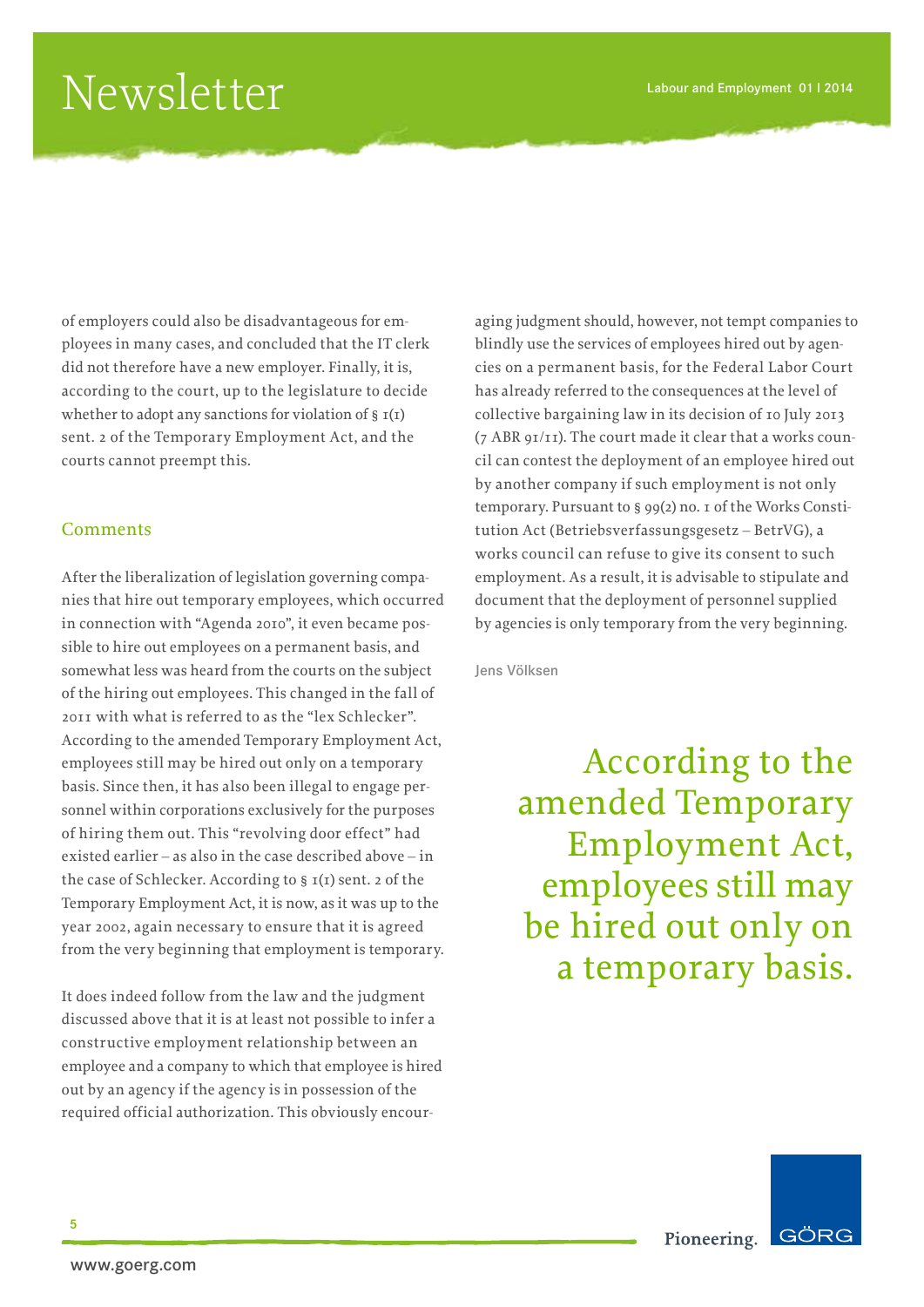## Discrimination documented by handwritten comments on a résumé



#### Headnote

If an employer notes the age of the child (7 years old) next to the information "married, one child" on a résumé submitted with an application for employment and underlines this information, this can be taken as evidence of indirect discrimination against the candidate (Hamm Higher Labor Court, judgment of 6th June 2013, 11 Sa 335/13).

### Facts

The employer, the operator of a local radio station, ran an employment ad in a newspaper to recruit a "bookkeeper m/f" with a completed clerical apprenticeship. The plaintiff applied for the position and submitted a résumé, which included among other things the information "Married, one child". The employer then added by hand: "7 years old!". The entire resulting sequence of words "one child, 7 years old!" was underlined. The employer informed the plaintiff that another candidate had been chosen and returned the plaintiff's résumé, including the handwritten notes. The plaintiff brought an action for compensation in the amount of Euro 3,000.00 for gender-based discrimination.

### Decision

The Labor Court had dismissed the plaintiff's claim for compensation on the grounds that there had been no discrimination, either directly or indirectly, on the basis of gender. The Hamm Higher Labor Court reversed the decision of the lower court and awarded the employee

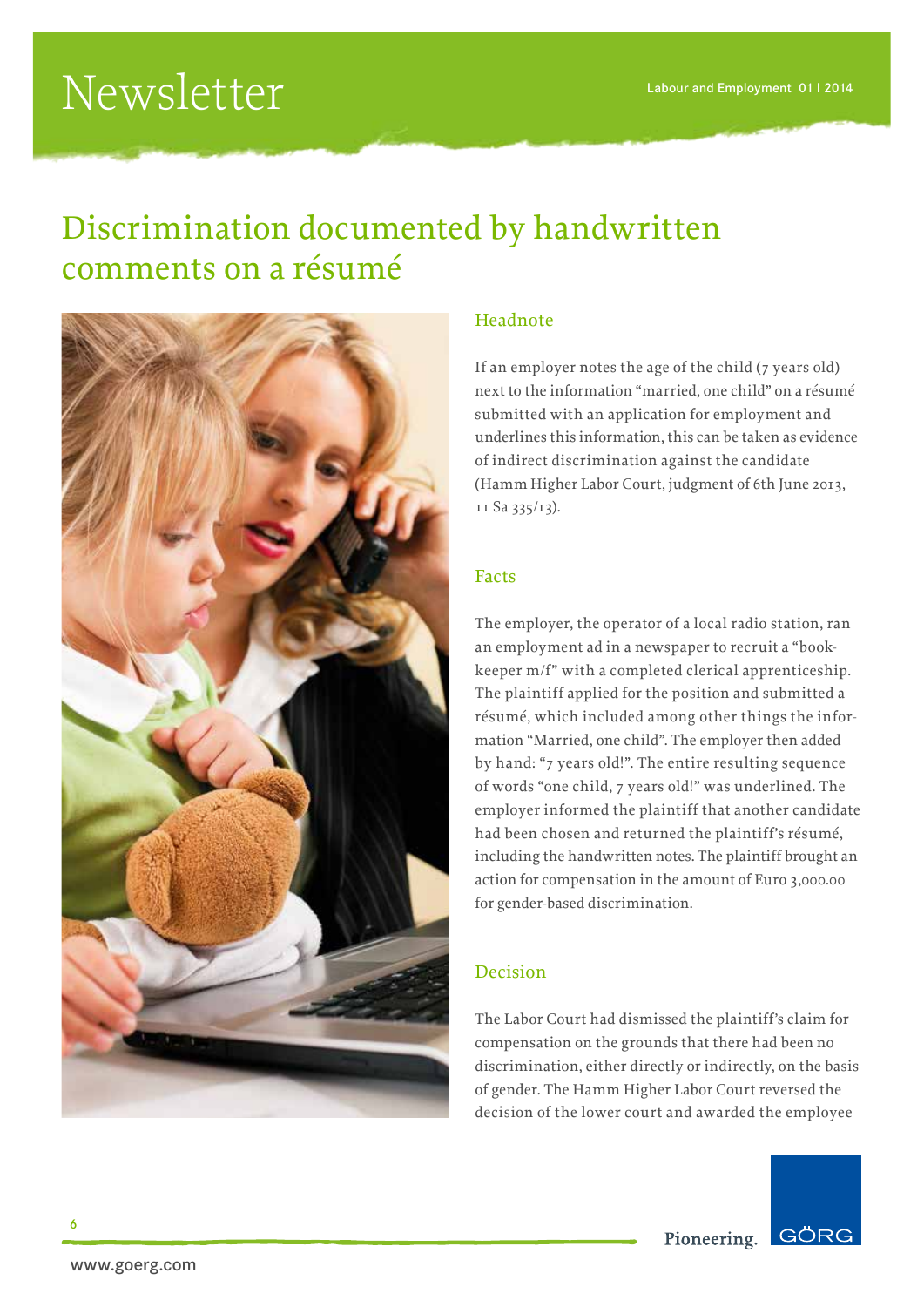Euro 3,000.00. by way of compensation for discriminatory treatment in violation of § 7 of the General Equal Treatment Act (Allgemeines Gleichbehandlungsgesetz – AGG). According to the court, the discrimination lay in the rejection of the application without inviting the candidate to a personal interview and it could also be assumed that the discrimination was based on gender.

The Hamm Higher Labour Court found the handwritten remark "7 years old!" and the fact that the entire resultant sequence of words "one child, 7 years old!" was underlined were indicative of discrimination within the meaning of § 22 of the General Equal Treatment Act. The court did to be sure find that there was no direct discrimination involved since parenthood is not in itself a gender-specific characteristic.

Nevertheless, the Hamm Higher Labour Court did find evidence of indirect discrimination on the basis of gender within the meaning of § 3(2) of the General Equal Treatment Act since the issues subsumed under "compatibility of family (with minor children) and employment" did in the context of social reality in the Federal Republic very predominantly affect women. Especially since the percentage of employed fathers is significantly higher than that of employed mothers, the court assumed that a man in a comparable situation (father of a seven-yearold child) would have been afforded better treatment than the plaintiff.

The court found that the use of "one child, 7 years old!" as a decision-making criterion could not be legally justified and constituted evidence of indirect discrimination pursuant to § 22 of the General Equal Treatment Act.

The employer was also not able to refute this evidence by arguing that the successful candidate actually was better qualified. Instead, it would have been necessary to prove that the hiring decision was free of bias by providing positive proof of the fact that the use of improper criteria had been excluded. Accordingly, the Hamm Higher Labour Court ruled that the handwritten remark and the underlining sufficed to prove the existence of indirect discrimination on the basis of gender. The court also considered the compensation in the amount of Euro 3,000.00 to be appropriate.

#### Comments

The decision of the Hamm Higher Labour Court is yet another clear example of the pitfalls and obstacles that employers must navigate in practice to ensure that hiring processes are free from discrimination. The court's assessment of the case was based solely on the triggering circumstance – and ultimately the determinative criterion – i.e., the handwritten remark on the résumé and the underlining. The plaintiff did not submit further evidence detrimental to the defendant. By returning the candidate's résumé, the defendant created the actual basis for a negative outcome.

There exists a certain potential for conflict in this case between the (legitimate) need of employers to document the hiring process and the specifics of each candidate to a sufficient extent on the one hand and their objective interest in revealing few practical aspects of the decision-making process involved in the recruitment process to the world outside on the other hand. Although it is

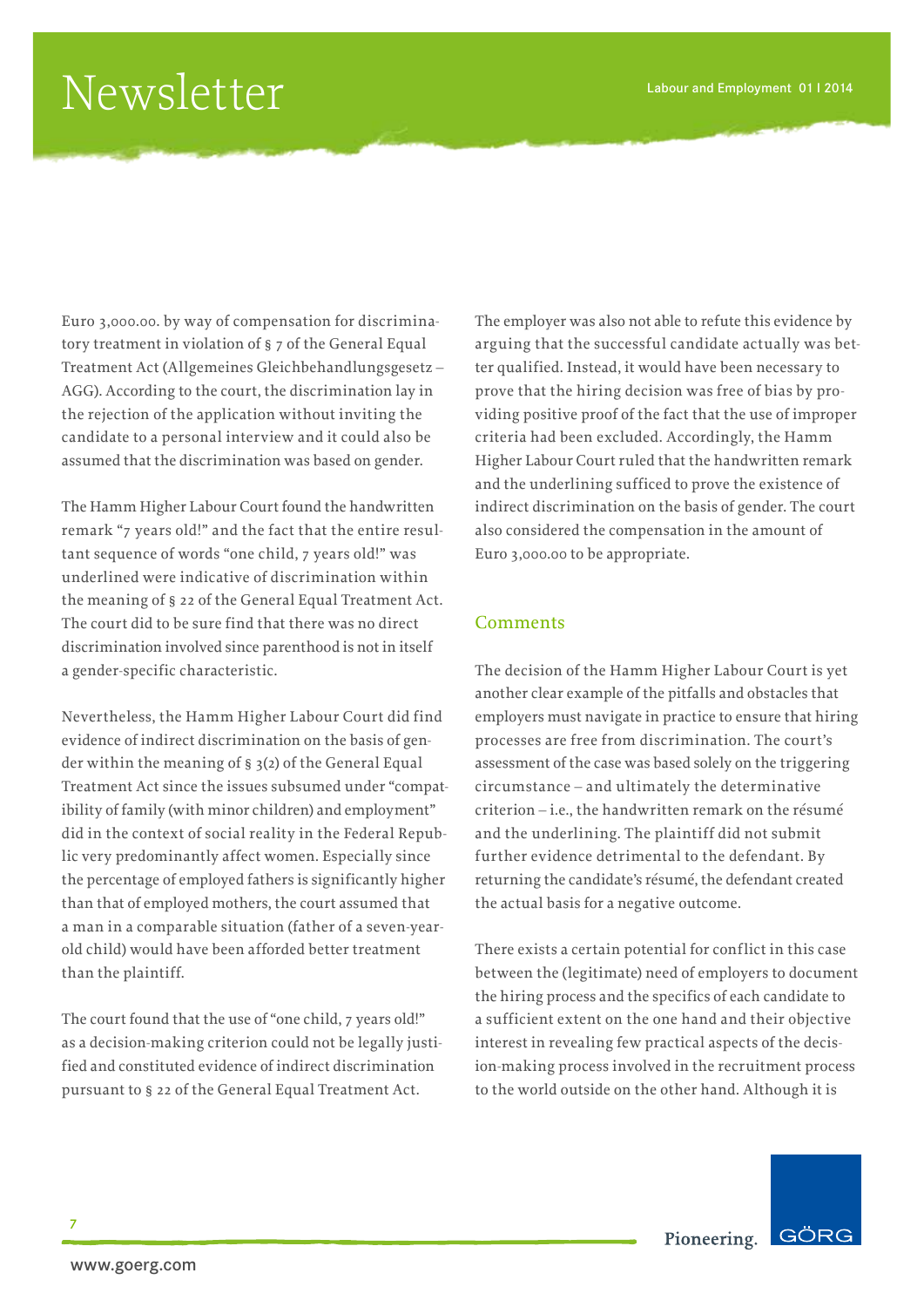still advisable to keep internal records to document hiring decisions, handwritten notes on résumés are to be avoided, especially if they are returned to applicants. In less "obvious" cases, there would otherwise also be the danger that such notes might be viewed as evidence of a discriminatory selection procedure since résumés do contain considerable data and information that fall under one of the "forms of discrimination" contained in § 1 of the General Equal Treatment Act.

Felix R. W. Pott

The court's assessment of the case was based solely on the triggering circumstance – and ultimately the determinative criterion – i.e., the handwritten remark on the résumé and the underlining.

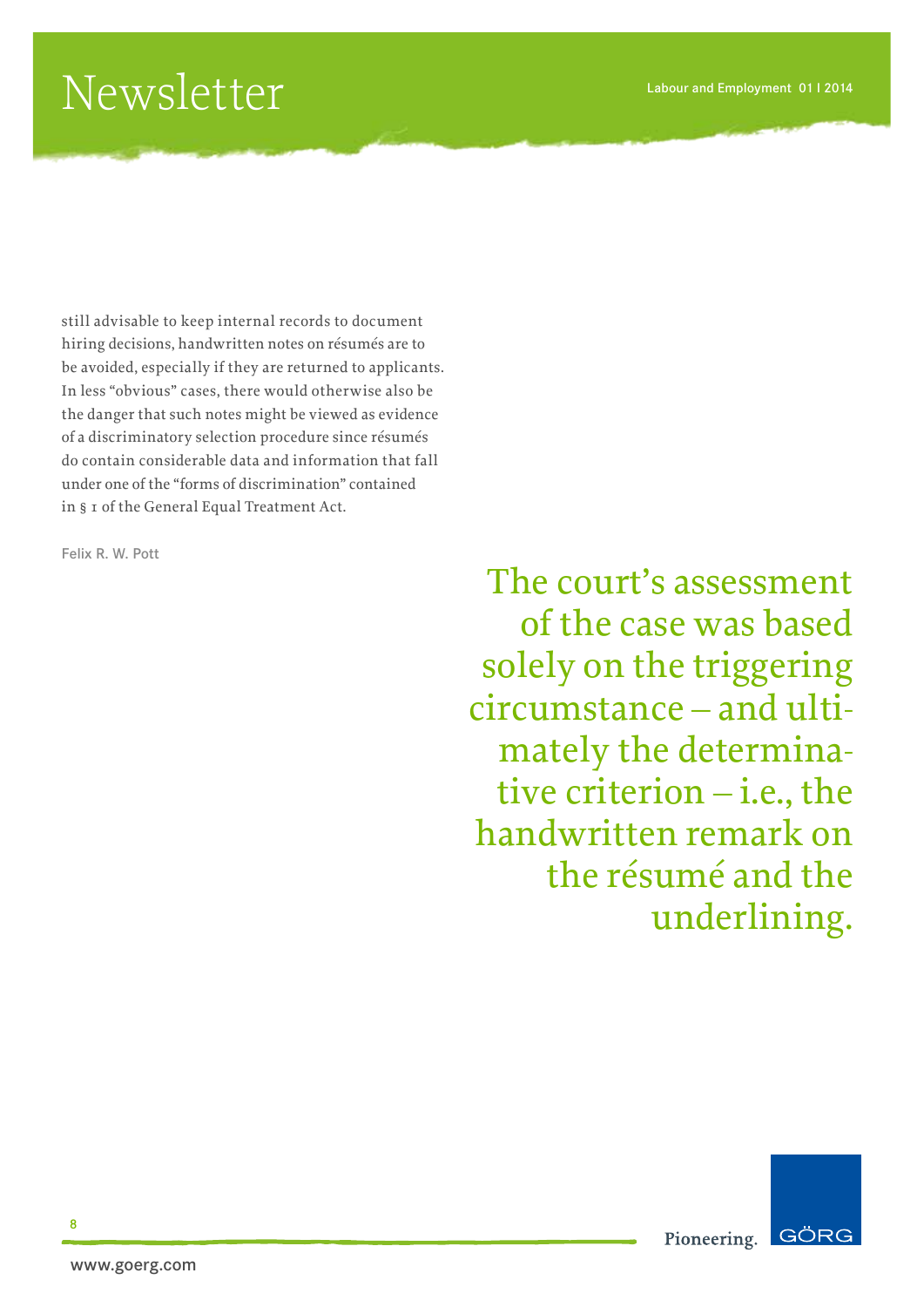## New developments regarding interpretation of legislation governing fixed-term employment?

### Headnote

Grounds exist for recognition of fixed-term employment in the case of a court settlement within the meaning of § 14(1) sent. 2 no. 8 of the Act not only if the settlement is reached at the suggestion of the court; a court settlement within the meaning of § 278(6) of the German Code of Civil Procedure (Zivilprozessordnung – ZPO; hereinafter the "Code") that results from a joint proposal made by the parties also suffices for this purpose.

#### Facts

The Lower Saxony Higher Labor Court was called upon to decide whether the term of an employment relationship can be effectively limited by a settlement proposed by the court. The plaintiff, who had already been employed previously by the defendant under several temporary contracts with various interruptions, brought an action to have employment under the most recent of these contracts declared permanent. The court suggested in the context of the conciliation hearing that the legal dispute be settled through a mutual agreement to extend the term of the employment agreement. No agreement was initially reached. Following the conciliation hearing, the plaintiff's attorney of record requested a courtordered settlement calling for an extension of the contract by a further two years. The court adopted the settlement and the content thereof in its order pursuant to § 278(2) of the Code. The plaintiff sought a declaration to the effect that the term called for in the settlement under the court order was void.

### Decision

The Lower Saxony Higher Labor Court was of the opinion that the fixed term was valid. The labor court's decision was completely in line with the most recent case law of the Federal Labor Court. In its judgment of 15 February 2012 (Federal Labor Court 7 AZR 734/10, NJW 2012, p. 3117), the Federal Labor Court decided that, unlike a settlement adopted under § 278(6) sent. 1 (second alternative) of the Code, a settlement adopted under § 278(6) sent. I (first alternative) of the Code was not a courtordered settlement within the meaning of § 14(1) sent. 2 no. 8 of the Act and could therefore not validly limit an employment contract to a fixed term. According to the court, the very wording of § 14(1) sent. 2 no. 8 of the Act would suffice to prevent an agreement calling for a limited term on the basis of a non-judicial agreement from being considered such a valid reason. The court also reasoned that the intent and purpose of § 14(1) sent. 2 no. 8 of the Act weighed significantly against the possibility of considering a settlement reached under § 278(6) sent. I (first alternative) of the Code a sufficiently valid reason for recognition of a limited term and that the legislature recognized the court settlement as a valid ground for a limited term because the court can and is obliged to make an effort to take the legitimate interests of the employee into account in the content of the settlement. The degree of involvement of the court in the settlement is therefore of utmost importance.

The Lower Saxony Higher Labor Court did not follow the Federal Labor Court ruling since the ruling was not consistent with the wording of the provisions of law or the intent and purpose of the amended version of § 278(6) of the Code the legislature that took effect as of 1st Sep-



Pioneering.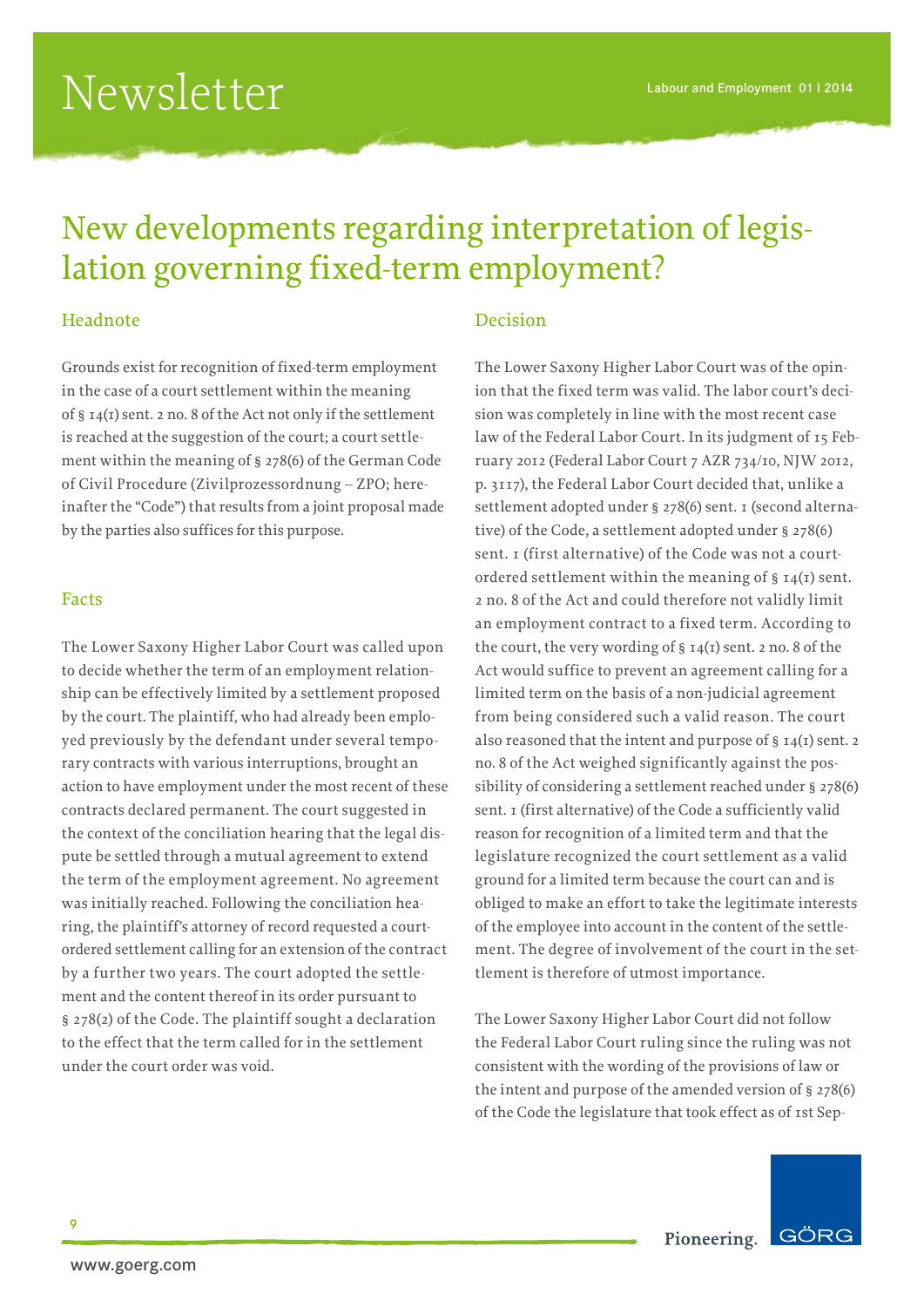

tember 2004, reasoning that according to § 14(1) sent. 2 no. 8 of the Act a valid reason exists if the fixed term is the result of a court settlement. According to the court, no further restriction as regards the conditions under which the court settlement must come about can be deduced from the wording of the law, which means that § 14(1) sent. 2 no. 8 of the Act refers to both alternatives contained in § 278(6) of the Code and is in particular not inconsistent with the intent and purpose of § 278 of the Code. The court was of the opinion that the legislature wanted to provide more possibilities for judicial settlements and facilitate settlements between the parties to such actions by amending § 278 of the Code, which may not be construed to mean that the area of application of § 14(1) sent. 2 no.8 of the Act is at the same time restricted without amendment.

## tutes a valid reason for limiting the term of an employment agreement pursuant to  $\S$  14(1) sent. 2 no. 8 of the Act. The Lower Saxony Higher Labor Court allowed an appeal on law. The appeal is pending before the Federal Labor Court. Until the appeal has been decided, employers would be well advised to accept a limited term that is not based on a valid reason under a court-ordered settlement only if the limited term is contained in a settlement proposed by the court.

sent. I (first alternative) of the Code (now again) consti-

Dr. Jessica Blattner

#### **Comments**

The decision of the Lower Saxony Higher Labor Court is to be welcomed. The Lower Saxony Higher Labor Court presents convincing arguments for its departure from the current case law of the Federal Labor Court. It remains to be seen whether a settlement reached under § 278(6)